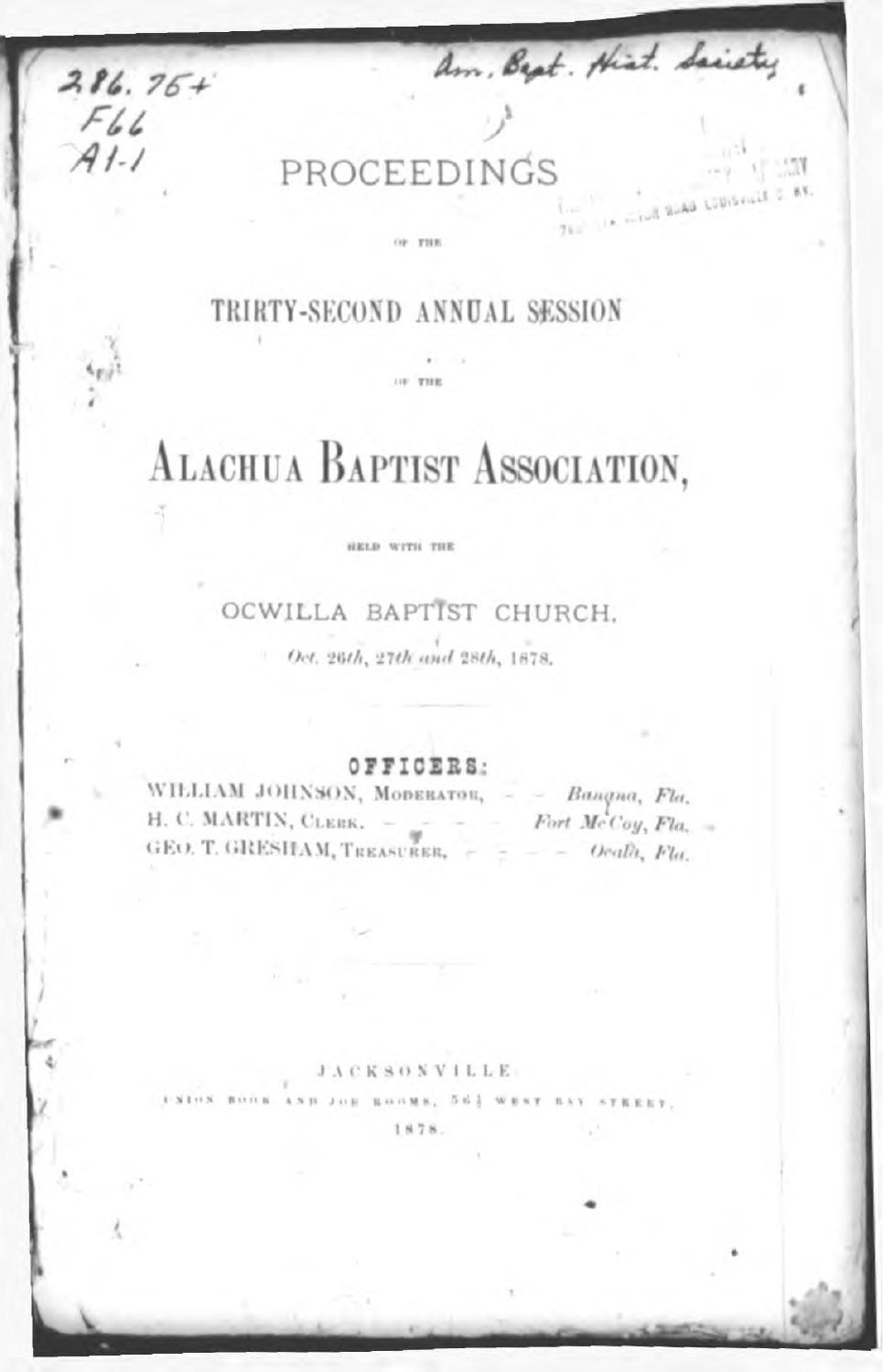#### ORDER OF BUSINESS.

1. Introductory sermon. 2. Association called to order. 3. Letters called for and read. 4. Petitionary letters called for. 5. Election of officers. 6. Inviting visiting brethren to seats. 7. Letters of correspondence. 8. Appointment of committees. 9. Reports of standing committees. 10. Queries considered. 11. Miscellaneous business. 12. Adjournment.

## MINUTES.

#### SATURDAY, Oct. 26th, 1878.

The Thirty-second Annual Session of the Alachua Baptist Association met with the Oclawilla Church, Putnam County, Florida, October 26th, 1878.

**According to previous appointment, Elder W. J. Hughs preached the introductory sermon from 6th verse of the 9th chapter of the book of Acts—"And he trembling, and astonished said, Lord what wilt thou have me to do ?"**

**Benediction by Elder William Johnson.**

**After refreshments the delegates assembled in the Church, while Elders Z. A. Crumpton and B. W. Becks conducted services at the stand.**

**The Association was called to order by the Moderator.**

**Prayer by Elder M. N. Strickland.**

Letters from seventeen churches were presented, read and the names of the delegates enrolled, as shown in the statistical table.

There being no petitionary letters, the election of officers was next in order.

**Elder W. J. Hughs moved that the rule of electing by ballot be suspended, and that the present officers be re-elected by acclamation, which was carried, as follows: Elder William Johnson, Moderator; H. C. Martin, Clerk, and Elder Geo. T. Gresham, Treasurer. ,**

. All visiting brethren of the same faith and order were invited to seats with the body.

**On the call for correspondence, brethren E. B. Timmons, J. T. Cauthen, M. N. Strickland, G. T. Cauthen, B. W. Becks and S. E. Timmons presented themselves and were received as corresponding messengers from the North St. Johns River Association. Brethren J. A. Lewis, Jr., W. J. M. Grider,and**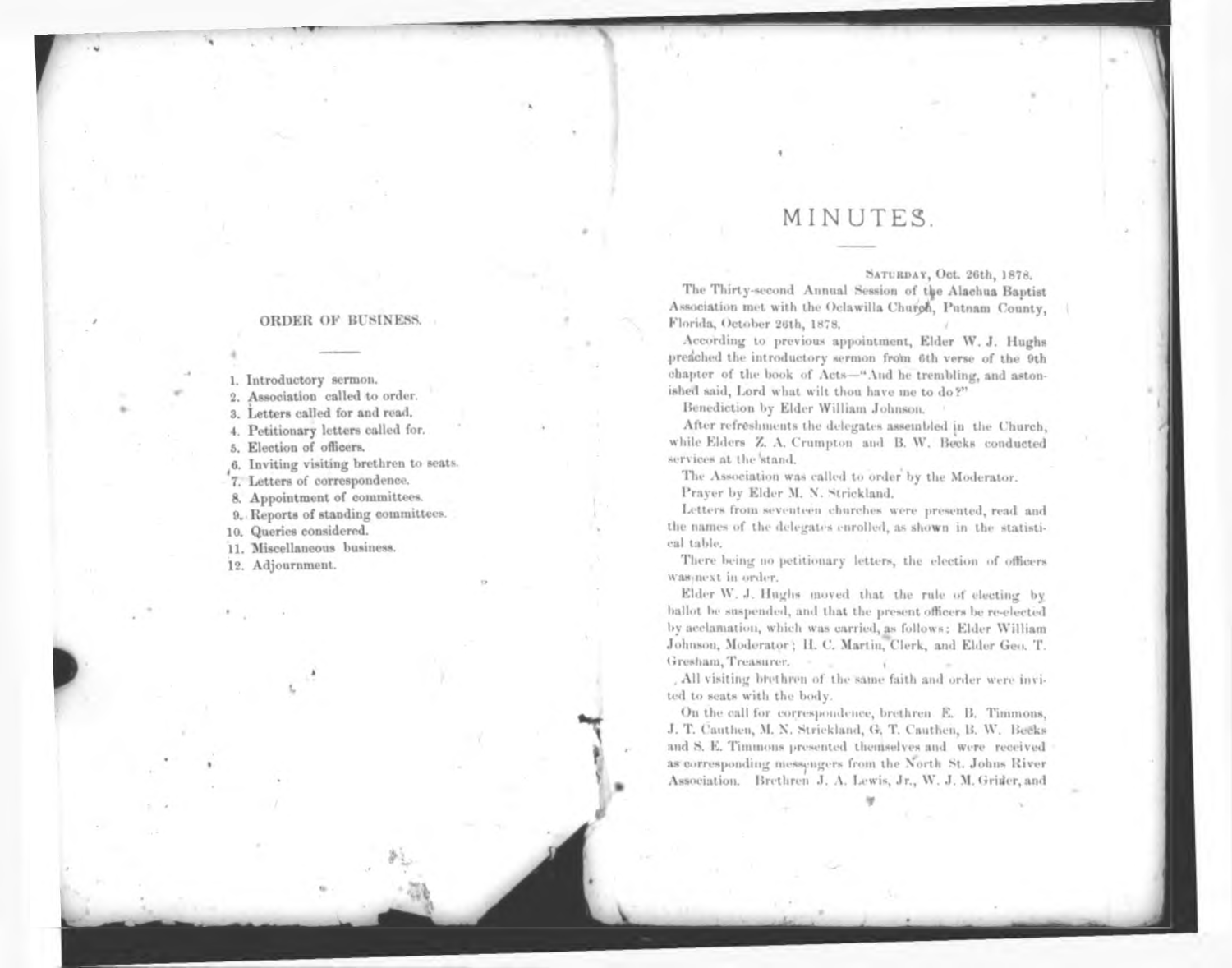#### ALACHUA BAPTIST ASSOCIATION.

#### PROCEEDINGS OF THE

**Robert Kite were received as messengers from the New River Association. Brethren A. E. Smith, W. H. Donaldson, G. W. Hall, W. S. Perry, Calvin Waits, J. M. Sanders, and A. H. Johnson were received as messengers from the Santa Fe River Association.**

Committees were appointed as follows:

*On Preaching—***The Pastor and Deacons of Oclawilla Church, together with Brethren M. F. Barksdale and J. L. Mathews.**

*On Finance—***J***.* **M. Hedick, J. A. Carlton and A. J. Edwads.** *On Deceased Ministers and Deacons—***W. T. Carlton, James Hobkirk, and M. Hinson.**

 $On$  *Sabbath*, *Schools*—G. T. Gresham. W. A. Duval and **B. F. Willis.**

*On Missions***—W. J. Hughs, Joseph Lucius and J. L. Beck.** *On <sup>L</sup>etters and Queries—***W. J. Hughs, G. T. Gresham and W. T. Carlton.**

*On Religious Periodicals—***Z. A. Crumpton, James Chitty and S. T. Stanaland. .**

The Committee on Preaching made the following partial resort, which was adopted :

**Elder G. T. Gresham to preach at the church at early candlelight, and Elder W. J. Hughs at the residence of Brother John C. Barrington, and also Ehler W. J. Hughs to preach at the stand at 3 o'clock, Sunday evening. Though not appointed by the committe, there was preaching at the residence of Brother E. W. Jernigan, by Elders E. B. Timmons and Josiah Lewis, and also at the residence of Brother ---------------- , by Elders Z. A.Crumpton and W. S. Perry.**

**On motion, adjourned to meet Monday morning at 9 o'clock. Prayer by Elder E. B. Timmons.**

#### SUNDAY SERVICES.

OCTOBER 27th, 1878.

Prayer meeting held at the Church at 9 o'clock. After a short intermission ths congregation assembled at the stand. **Elder G. T. Gresham introduced the 11 o'clock services by** **reading the fifty-third Psalm. Prayer by Elder W. J. Hughs. Elder G. T. Gresham preached on the subject of Missions from the 15th verse of the 16th chapter of St. Mark** unto them, go ye into all the world and preach the Gospel to every creature." After which a collection of \$37.55 was taken. Benediction by the Moderator.

**After refreshments W. J. Hughs addressed the congregation, soliciting assistance for the widow of our deceased Brother, Elder J. H. Tomkies, to which there was a response to the amount of \$25.00. Brother Hughs then preached according to appointment, when many came up for prayer.**

The Committee on Preaching made a second partial report which was adopted, as follows:

**Ehler B. M. Becks to preach at the Church at candlelight, and Elder A. E. Smith at the residence of Brother J. C. Barrington. Also, Elders W. T. Carlton and H. Steel to preach at the stand Monday morning at 1<sup>1</sup> o'clock.**

**Elder G W. Hall conducted night services at the residence of Brother h. W. Jernigan.**

#### THIRD DAY.

MONDAY, October 28TH, 1878.

The Association met pursuant to adjournment. Prayer by the Moderator.

The minutes of Saturday and Sunday were read and corrected.

**Brother G. T. Gresham read the report of the Committee on Sabbath-schools, which, after discussion, was adopted, as follows:**

#### REPORT ON SABBATH-SCHOOLS.

Your Committee notices with pain that only three Churches report schools, and that two of these give no statistics while the other reports a total of only 37,

Brethren, this is not as it should be. Every Church ought to have a school, and could have one if-its members would exert themselves to have it.

It is a criminal neglect of our children to allow them to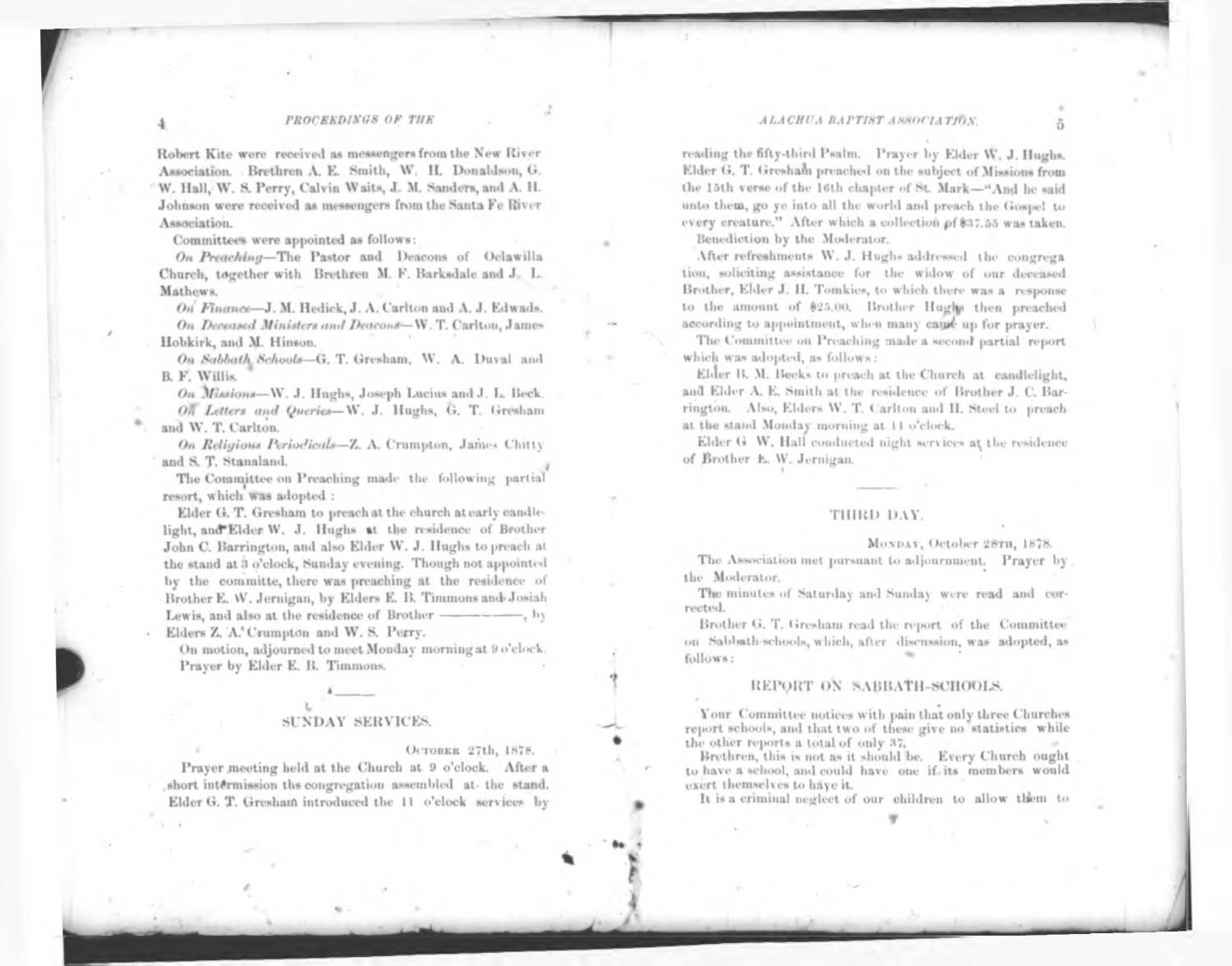grow up without that religious instruction which is to be obtained in every good Sunday-school, and until we give them such instruction we may expect to see them time and again forsake the faith of their fathers, and identify themselves with other denominations.

We have slept long enough, let us now awake from our slumbers and go to work in earnest about this matter.

#### **GEO. T. GRESHAM, B. F. WILLIS, W. A. DUVAL, Committee.**

Brother W. J. Hughs read the report of the Committee on Missions, which was adopted, as follows :

#### **REPORT ON MISSIONS.**

The subject of missions is one of great importance to both as a denomination, and as the children of God. As an Association, there can be no business brought before the body whose claims can exceed the importance of Missions. Here, brethren, hinges, to a great extent, according as the mission work is continued or discontinued, the prosperity of our Association in the future. The cry for missions is coming from all quarters of the globe, and is lifted even in our midst. We are glad to know that while a missionary has been kept in our own bounds during the past Associational year, yet that the liberality of our Churches has not been confined to our limited territory. As missions are destined, in the hand of God, to be the means by which the gospel shall be carried to all nations and every destitute point, we trust that the time will speedily come when not only each Church, but when every individual member of the Churches, composing the Alachua Assoication, shall have thoroughly imbibed the spirit of Missions. There is a considerable portion of our own territory that is dependent on missions for preaching from our own denomination. Other denominations send their ministers to these destitute points and will occupy them if we do not discharge our duty.

We have many manifestations that God has been well pleased with the missionary efforts of the past, and your committee would recommend a redoubled effort of the Association to send a missionary to every destitute point within our bounds.

We would also most heartily recommend the Home and Foreign Mission Boards to the body as worthy of your highest esteem and claiming a liberal share of your contributions.

#### **ALACHUA BAPTIST ASSOCIATION.**

The Home Board is at present aiding several ministers - in preaching the gospel in the State of Florida, and two of these in our own Association. This Board will doubtless increase their efforts to discriminate gospel truths in our State as we place the means in their hands so to do.

Finally, let us as an Association, resolve that our pravers shall accompany our contributions, whether used at home or abroad, and much good will be accomplished.

> **W. J. HUGHS,** Joseph Lucius, **J. L. BECK,**

**Committee.**

**Brother G. T. Gresham presented the report of the Committee on Letters and Queries, which wa<sup>s</sup> read, amended, and discussed, in which the Moderator engaged, calling Elder S. T. Stanaland to the chair, and then adopted as follows, the vote being taken separately upon each clause.**

#### **REPORT ON LETTERS AND QUERIES.**

Your Committee find that two Churches, Fort McCoy and Fellowship, have sent up petitions for the next annual meeting of this body, and we recommend that the next session be held with the Fellowship Church.

We notice, with pleasure, that the following Churches, Fort McCoy, Oclawaha Bridge, Eden, Oclawilla, Mt. Arnon and Ocala, report prayer-meetings, and would earnestly suggest that their example be emuiated by their sister Churches.

Oak Grove and New Hope Churches, of Sunder County. ask for letters of dismission to join a new Association, new forming South of them. We recommend that such letters be granted, and the Churches be assured of our best wishes for their future prosperity.

The Fort McCoy Church presents the following query: "What course should the Church pursue with members who have temoved from the country, and taken L0 letters ?"

ANSWER-The Church should make diligent inquiry for such members, and if failing to find them, withdraw their fellowship from them.

**G. T. GRESHAM, W. T. CARLTON, W. J. HUGHS, Committee.**

The Clerk was ordered to write letters of dismission for Oak Grove and New Hope Churches.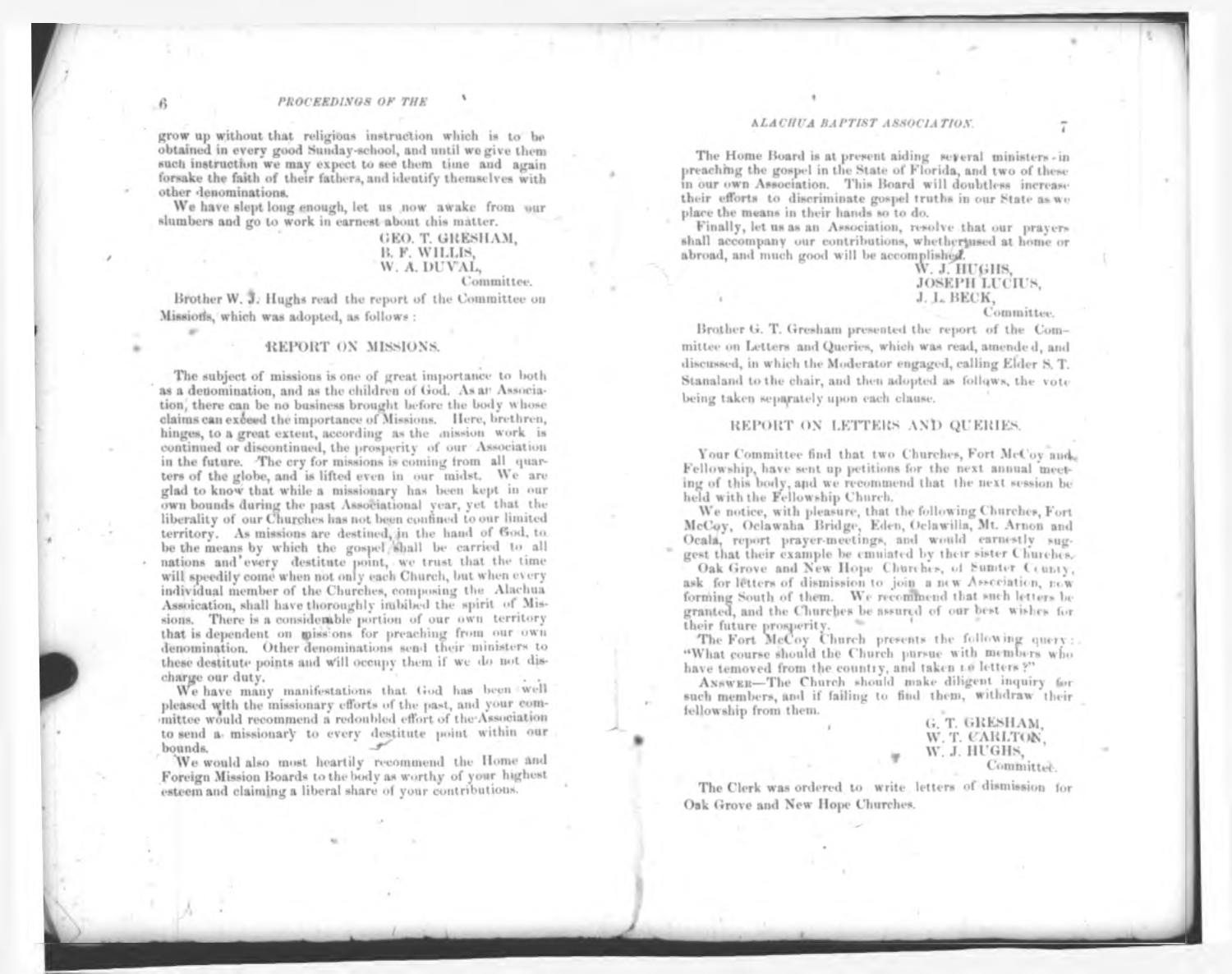#### PROCEEDINGS OF THE

**Brother Z. A. Crumpton read the report of the Committee on Religious Periodicals, which was received and adopted, as follows:**

#### **REPORT ON RELIGIOUS PERIODICALS.**

Your Committee on Religious Periodicals beg leave to submit the following report:

**As Brother McCallum has not been able to continue the publication of the** *Florida Baptist,* **on account of the brethren of our denomination failing to support him, and therefore having no Baptist paper published in the state, we would recommend to this body and all Baptists of the state, the** *Christian Index,* **published at Atlanta, Georgia, as the best Baptist periodical published in the South.**

#### **Z. A. CRUMPTON, Chairman.**

**Brother W. T. Carlton presented the report ofthe Committee on Deceased Ministers and Deacons, which was received and adopted, as follows:**

#### **REPORT ON DECEASED MINISTERS AND DEACONS.**

**The Committee on Deceased Ministers and Deacons report that the Great Head of the Church in His tender mercies, has spared to us all of the preachers of our Association during the last year, but we are called upon to mourn the death of two of the Deacons of our Churches, Brother H. Harvard, of Wacahoota, and Brother John W. Jackson, of Stafford's** Pond. These venerable and much esteemed brethren were honored with the office of Deacon long in their respective. Churches, but have been called to lay aside forever the implements of Christian warfare, and to enter that rest that remains for the people of God.

Brethren, let us strive to meet them, for we trust they have gone "to that house not made with hands, eternal in the Heavens."

#### **W. T. CARLTON, Chairman.**

**Brother G. T. Gresham presented the report of the Executive Committee, which was received and adopted, as follows:**

#### ALACHUA BAPTIST ASSOCIATION.

#### **REPORT OF THE EXECUTIVE COMMITTEE.**

**The Executive Committee held a meeting on the 29th ofOc<sup>t</sup>ober, 1877, and employed Rev. W. J. Hughs, to labor half of his time as missionary, within the bounds of this Association, at twenty-five dollars per month.** our missionary for money paid out by him for ferriage. On the 7th of October, 1878, we met in Ocala and decided to transfer all the money then in hand for Associational expenses to the account of Associational Missions.

Respectfully submitted,

**G. T. GRESHAM, H. C. MARTIN, M. J. CHITTY, Ex. Committee.**

**On motion of Brother <sup>W</sup>'. J. Hughs, the following was adopted as a standing resolution:**

Resolved, That, any member of this body who attends the State Baptist Convention, in Tallahassee, shall be our repreresentive, by presenting a copy of our minutes with his name therein.

**Brother G. T. Gresham presented the Treasurer's report, which was received and referred to the Finance Committee.**

**Brother W. J. Hughs presented the Missionary's report, which was also received and referred to the Committee on Finance.**

**O<sup>n</sup> motion of Brother W. J. Hughs, the Treasurer of the Association was made chairman of the Executive Committee.**

**The Moderator then appointed the following Brethren as an Executive Committee for the ensuing Associational year: Martin Chitty, H. H. Hudgens, John Cordere and H. C. Martin.**

**Brother J. M. Hedick presented the following report of the Finance Committee:**

#### **REPORT ON FINANCE.**

We, your Committee on Finance, submit the following report: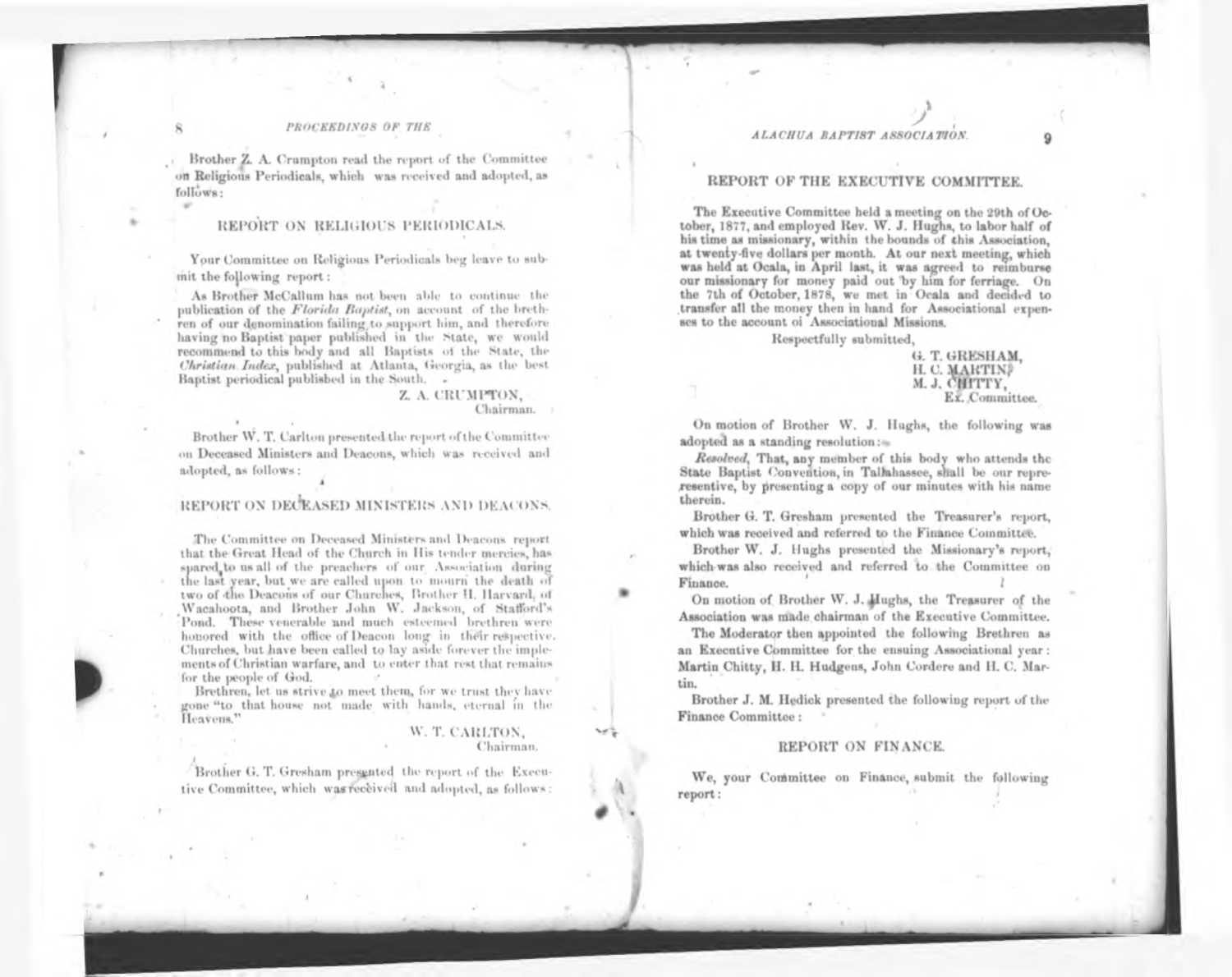ALACHUA BAPTIST ASSOCIATION.

### PROCEEDINGS OF THE

| Associational Expenses \$39.73 |  |
|--------------------------------|--|

We have also examined the Treasurer's report, and the Missionary's report, finding them correct.

Respectfully submitted.

#### **J. M. HEDICK,**

#### **Chairman.**

Adjourned for one hour.

After dinner the business of the Association resumed.

**Brother W. J. Hughs offered the following as a substitute**

**for Art. 10 of the Constitution, to wit:**

"All Churches shall be entitled to two delegates only, unless they shall exceed fifty in membership, and then they shall be entitled to one additional delegate for every twenty-five after the first fifty."

Which was discussed and adopted.

**Brother H. C. Martin offered the following:**

Resolved, That a committee of five be appointed to revise the Constitution and By Laws of this Association, and compile articles of Baptist Faith and Church Covenant, to report to this body at its next annual session. Which, after discus**sum, was adopted, and the following brethren appointed as such committee: G. T. Gresham, W. J. Hughs, W. T. Carlton, John Cordere and H. C. Martin.**

**Bother M. E. Barkesdale offered the following, which was adopted:**

Resolved, That the committee appointed to revise the Constitution be also instructed to draft an order of buisness for the use of this Association and report at the same time.

#### **TREASURERS REPORT.**

#### **Geo. T. Gresham in account with the Alachua Association,** DR.

|                                                                     | <b>Missions</b><br>Poreign | Home<br>Isslops | sociatio<br>listicus      | sociation<br>penses | ă<br>k<br>hia l | <b>TO FALS</b>                                   |  |  |  |  |  |
|---------------------------------------------------------------------|----------------------------|-----------------|---------------------------|---------------------|-----------------|--------------------------------------------------|--|--|--|--|--|
| To cash from the last Association \$19.40(\$25.00 \$163.96 \$25.48) |                            |                 |                           |                     | 素1世 (W)         |                                                  |  |  |  |  |  |
|                                                                     |                            |                 |                           |                     |                 |                                                  |  |  |  |  |  |
|                                                                     |                            | 17.00           |                           |                     |                 | 17.00                                            |  |  |  |  |  |
| Crystal River Church<br>Eden                                        |                            | 1.57<br>3.00    | CHREST BARRIST TALLAST    |                     |                 |                                                  |  |  |  |  |  |
|                                                                     |                            |                 | 10.00                     | <b>CALLANT</b>      |                 | 11.30                                            |  |  |  |  |  |
| Fort McCoy Church<br>Fellowship Church                              |                            |                 |                           | cabi est            |                 |                                                  |  |  |  |  |  |
|                                                                     |                            |                 |                           |                     |                 | 6.585                                            |  |  |  |  |  |
| <b>STREETHER CHEESE</b><br>Mount Arnon Church                       |                            | 3.10            | 14.75                     |                     |                 |                                                  |  |  |  |  |  |
|                                                                     |                            | 1.8             | $1 - 1 - 1$               |                     |                 | $17.86$<br>$1.80$<br>$7.56$<br>$7.56$<br>$12.80$ |  |  |  |  |  |
| Ocala Church                                                        | 10.05                      | 21.65           | 755                       |                     |                 |                                                  |  |  |  |  |  |
|                                                                     |                            |                 |                           |                     |                 |                                                  |  |  |  |  |  |
|                                                                     |                            |                 |                           |                     |                 | 19.48                                            |  |  |  |  |  |
|                                                                     |                            | 14.25           |                           |                     |                 | 16.00                                            |  |  |  |  |  |
| Stafford's Pond Church                                              | $-76$                      |                 |                           | 3.05 Sizes Lines    |                 |                                                  |  |  |  |  |  |
|                                                                     |                            | 1,05            | 7.50                      |                     |                 |                                                  |  |  |  |  |  |
|                                                                     | $-40.08$                   | 107, 10         | <b>UST H3</b>             | 66.95               |                 |                                                  |  |  |  |  |  |
| CR.                                                                 |                            |                 |                           |                     |                 |                                                  |  |  |  |  |  |
| By cash paid<br>Balance in hand, October 24th, 1878                 |                            | $-1.00$         | 40.08 108.10 228.50 %6.95 | $29.31$             | $-15.00$        |                                                  |  |  |  |  |  |
|                                                                     |                            |                 | G. T. GRESHAM,            |                     |                 |                                                  |  |  |  |  |  |

**Treasurer Alachua Association.**

#### **THE MISSIONARY'S REPORT.**

Time employed, twelve months; miles traveled, 2,500; families visited, 100; sermons preached, 150; baptized, 65; received by letter, 14.

Assisted in ordaining one Deacon.

The Home Mission Board is will assisting me.

My father has been assisting me in my-field of labor since the first of January. He has baptized thirteen, and otherwise has done as much labor as I have.

Received from your Treasurer in payment for services rendered, \$228.50.

Fraternally submitted,

#### **W. J. HUGHS, Missionary.**

**Brother W. T. Carlton offered the following, which was adopted:**

10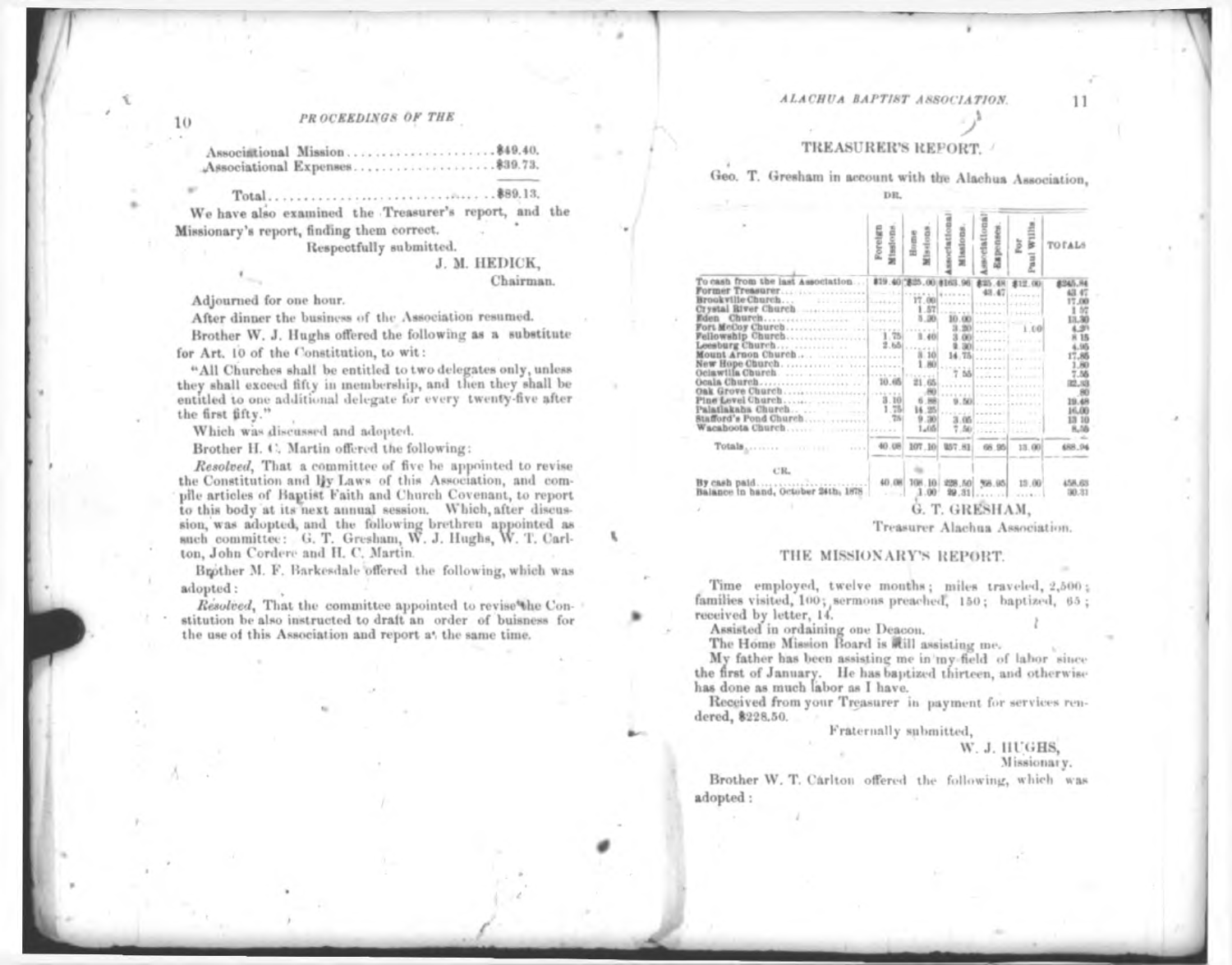#### PROCEEDINGS OF THE

Resolved, That the delegates to this body be requested to urge upon their Churches the necessity of assistance to carry on the mission work in the bounds of this Association.

**Brother G. T. Gresham offered the following, which was received and adopted :**

Resolved, That six eighty-five-one-hundredths dollars of the money, collected on yesterday be appropriated to Home Missions, and eight seventy-five one-hundredths dollars to Foreign Missions.

**Brother W. J. Hughs presented the claims of Brother Paul Willis, who is attending the Baptist Theological school at Louisville, Ky. Brother G. T. Gresham and others also spoke soliciting aid for Brother Wiilis.**

**After which a collection was taken—in cash, \$11.45—in pledges, \$8.00—and placed in the hands of Brother G. W. Hall, of the Sala Fe River Association, to be forwarded to Brother Willis.**

**Brother W. J. Hughs offered the following, which was adopted:**

Resolved, That the Clerk prepare and superintend the printing and disbursing of the minutes, and that he be paid \$10 for his services, and to draw upon the Treasurer for the same.

**Brother H. C. Martin offered the following; which was**

**adopted**: *Resolved*, That the singere thanks of this Association be and are hereby tendoged the citizens of the vicinity of Oclawilla Church for their kind hospitality during the session of this Association.

#### ALACHUA BAPTIST ASSOCIATION.

#### FINANCIAL TABLE-CONTRIBUTIONS.

|                                                                                                                                                                                                                                                                                                                                                                                                                                                                                                                                                                                                                           | OFFICE. | OF CLERK.<br>NAME                |                             |                                                                                                                                                                                                                                        | sociation                                                                                                                                                                                         |                                                                                                              |
|---------------------------------------------------------------------------------------------------------------------------------------------------------------------------------------------------------------------------------------------------------------------------------------------------------------------------------------------------------------------------------------------------------------------------------------------------------------------------------------------------------------------------------------------------------------------------------------------------------------------------|---------|----------------------------------|-----------------------------|----------------------------------------------------------------------------------------------------------------------------------------------------------------------------------------------------------------------------------------|---------------------------------------------------------------------------------------------------------------------------------------------------------------------------------------------------|--------------------------------------------------------------------------------------------------------------|
| Oclawilla,    Banana  J. B. Strickland<br>Wacahooth  [Archer M. Clancy<br>Pleasant Grove   Bronson    S. B. Foakes<br>Mount Arnon    Fiemington  J. C. Mathews <br>Orange Creek   Orange Springs   J. A. Cariton<br>Pine Level Scott's Mills  D. A. Martin<br>Crystal River  Crystal River    Wm. Priest<br>Fort McCoy Fort McCoy  H. C. Martin<br>Stafford's Pond _   Archer J. P. Reddick<br>Oak Grove [Scott's Mills   W. D. Cain<br>Ocklawaha Bridge Grahamville  [8. A. Long<br>Paladokaha Webster  W. W. Kellum<br>Fellowship<br>1.1.1.1<br>simmons  urange Spring   J. J. Brown<br>New Hope    Ocala    Wm. Lucius |         | [Cotton Plant,    H. H. Hudgens. | 12<br>12<br>35<br>às<br>411 | [0.00]<br>111122211<br>$1777$ $14444$<br>$5.00$<br>$1861$ <b>A655</b><br>8.001<br>6.001<br>$3.00$<br>service service<br>1.000<br><br>involved a<br>1.40<br>$3.00$<br>3.40<br>2.50<br>1.111<br>8.75<br>$-11$<br><b>赤4、140  ま5、973 ま</b> | \$2.00<br>2.35<br>20<br>8.55<br>ı<br>.50 <sub>0</sub><br>$\overline{\mathbf{a}}$<br>$^{00}$<br>50<br>00 <sup>1</sup><br>3.00<br>딮<br>.00<br>r<br>.90<br>2.00<br>8.80<br>ä.<br>300<br>2.10<br>1.65 | 11.00<br>9.00<br>0.00<br>5.00<br>12.00<br>98<br><b>DO</b><br>3.15<br>$\frac{5.00}{5.00}$<br>4.15<br>00<br>55 |

#### NAMES OF MINISTERS BELONGING TO THE ALACHUA ASSOCIATION.

**William Johnson, Banana, Putnam county, Fla. Hiram steel, Orange springs, Marion county, Fla. W. T. Carlton, Orange springs, Marion county, Fla. Z. A. Crampton, Archer, Alachua county, Fla. L Bryant, Archer, Alachua county, Fla. W. M. Williams, Ocala, Marion county, Fla. G. T. Gresham, Ocala, Marion county, Fla. S. T. Stanaland, Grahamville, Marion county, Fla. B. I. Hull, Grahamville, Marion county, Fla. J. P. Parker, Grahamville, Marion county, Fla. Joshua Perry, Scott's Mills, Hunter county, Fla W. J. Hughs, Webster, Sumter county, Fla. Paul Willis, Louisville, Ky. R. F. Marlow, Ocala, Marion county, Fla.**

The committee on preaching made this their final report, which was adopted:

**To preach the introductory at the next session: J. P. Parker; W. T. Carlton, Alternate. Missionary sermon: Z. A. Crumpton; G. T. Gresham, Alternate.**

ation adjourned to meet with the Fellowship Church, ten **WILLIAM JOHNSON,** *Moderator.* **H. C. Martin,** *Clerk.*

12

13